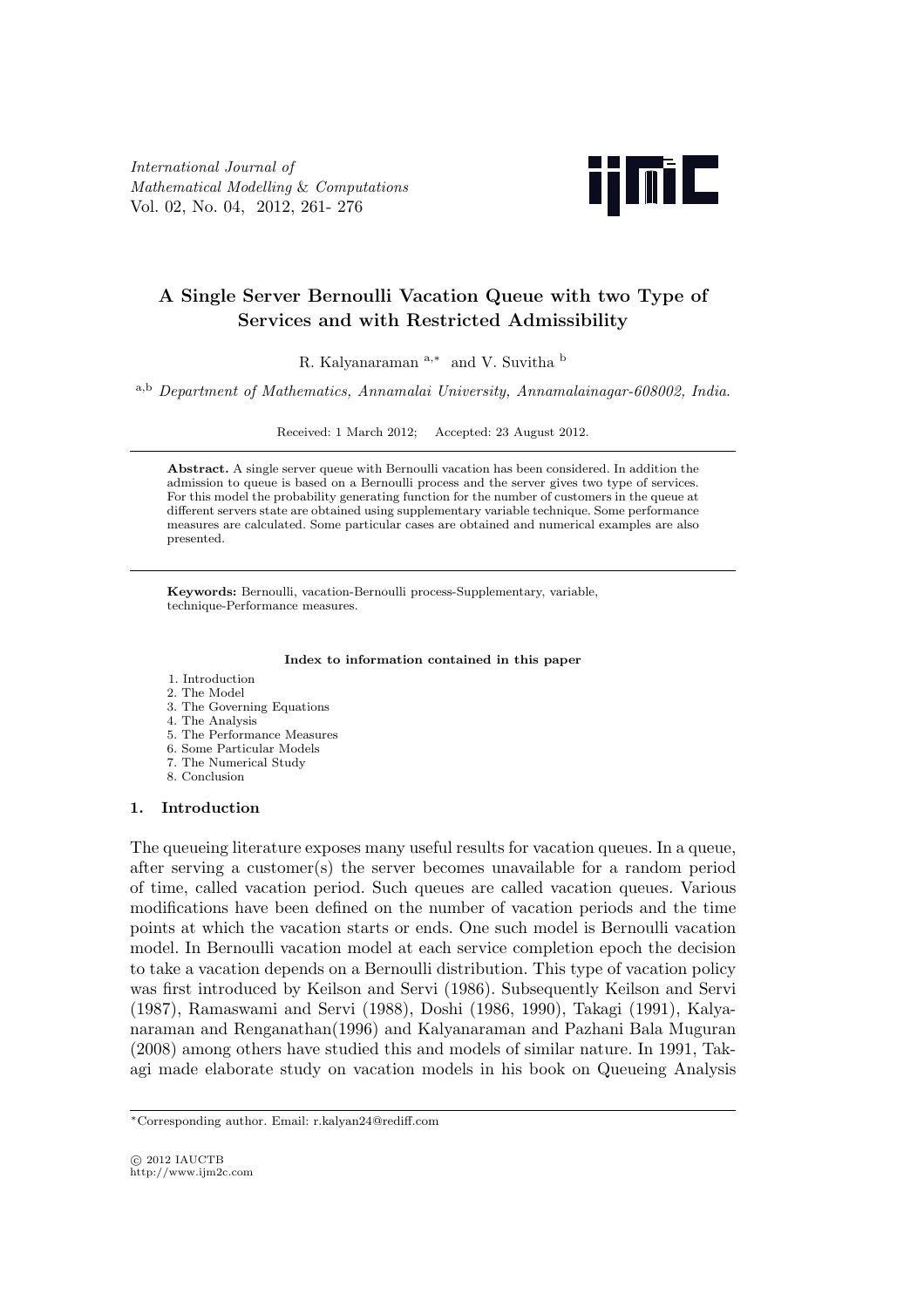and in 2006, Tian and Zhang extensively studied various vacation systems in their book entitled Vacation Queueing Models: Theory and Applications. Neuts (1984) considered an *M/G/*1 queue with restriction on the number of customers to be admitted during a service period or with restriction on the time period at which the customers are admitted. Madan and Dayyeh (2002) investigated a bulk queue with restricted admissibility of batches and with Bernoulli schedule server vacation. Anabosi and Madan (2003) have analyzed a single server queue with two types of service under Bernoulli schedule server vacation. In their paper, the server provides two types of heterogeneous exponential services and the customer may choose either type service and with single vacation policy. In this article, a single server infinite capacity Poisson arrival queue with two type of services, with Bernoulli vacation and with restriction on admission of arrivals has been studied. The corresponding mathematical model has been defined in section 2 and the governing differential difference equations, boundary conditions and the normalizing condition are given in section 3. For this model the probability generating functions of the number of customers in the queue when the server provides *i th* type of service  $i = 1, 2$ , the probability generating function of the number of customers in the queue when the server is on vacation and the probability generating function of the number of customers in queue irrespective of the server state are derived in section 4. Also performance measures related to this queueing model are derived from these probability generating functions and are given in section 5. In section 6, some particular models are analyzed by taking specific values to the parameters. In the last section, a numerical study has been carried out.

## **2. The Model**

The arrival follows Poisson with rate  $\lambda$ ( $>$ 0) and a single server provides two type of services, respectively called type 1 service and type 2 service. The service time distributions are general and the distribution functions are respectively  $B_1(x)$  and *B*<sup>2</sup> ). It is assumed that, when the service is about to start the customer may choose type  $i^{th}$  service  $(i = 1, 2)$  with probability  $p_i$   $(p_1 + p_2 = 1)$ . As soon as the service of a customer is completed the server may go for a vacation of random length with probability  $q \mid (0 \leq q < 1)$  or may continue to serve the next customer, if any, probability (1*−q*). If there are no customers in the queue, at the completion of service, the server remains in the system without taking further vacation. The vacation period follows a general distribution with distribution function  $V(y)$ . Further it is assumed that not all the arriving customers are allowed to join the system at all times. Let  $r \in \mathcal{F} \leq 1$  be the probability that an arriving customer will be allowed to join the system while the server is busy and let  $p \in \mathbb{Q} \leq p \leq 1$  be the probability that an arriving customer will be allowed to join the system while the server is on vacation. For the analysis the supplementary variable elapsed service time (elapsed vacation time) has been introduced. Let  $\mu_i(x)dx$  be the conditional probability of completion of the  $i^{th}$  type of service during the interval  $(x, x + dx)$ given that the elapsed service time is *x*, so that  $\mu_i(x) = \frac{b_i}{1 - B_i(x)}$ ,  $i = 1, 2$  and let  $\gamma(x)dx$  be the conditional probability of completion of the vacation during the interval  $(x, x + dx)$  given that the elapsed vacation time is *x*, so that  $\gamma(x) = \frac{v(x)}{1 - V(x)}$ . The following notations are introduced to define the model mathematically.

 $P_n^{(i)}(x,t) = Pr \{$  at time *t*, there are *n* customers in the queue excluding one receiving the  $i^{th}$  type of service and the elapsed service time is  $x \}$ ,  $i = 1, 2$ .  $V_n(x,t) = Pr \{$  at time *t*, the server is on vacation with elapsed vacation time is *x* and the number of customers in the queue is *n }*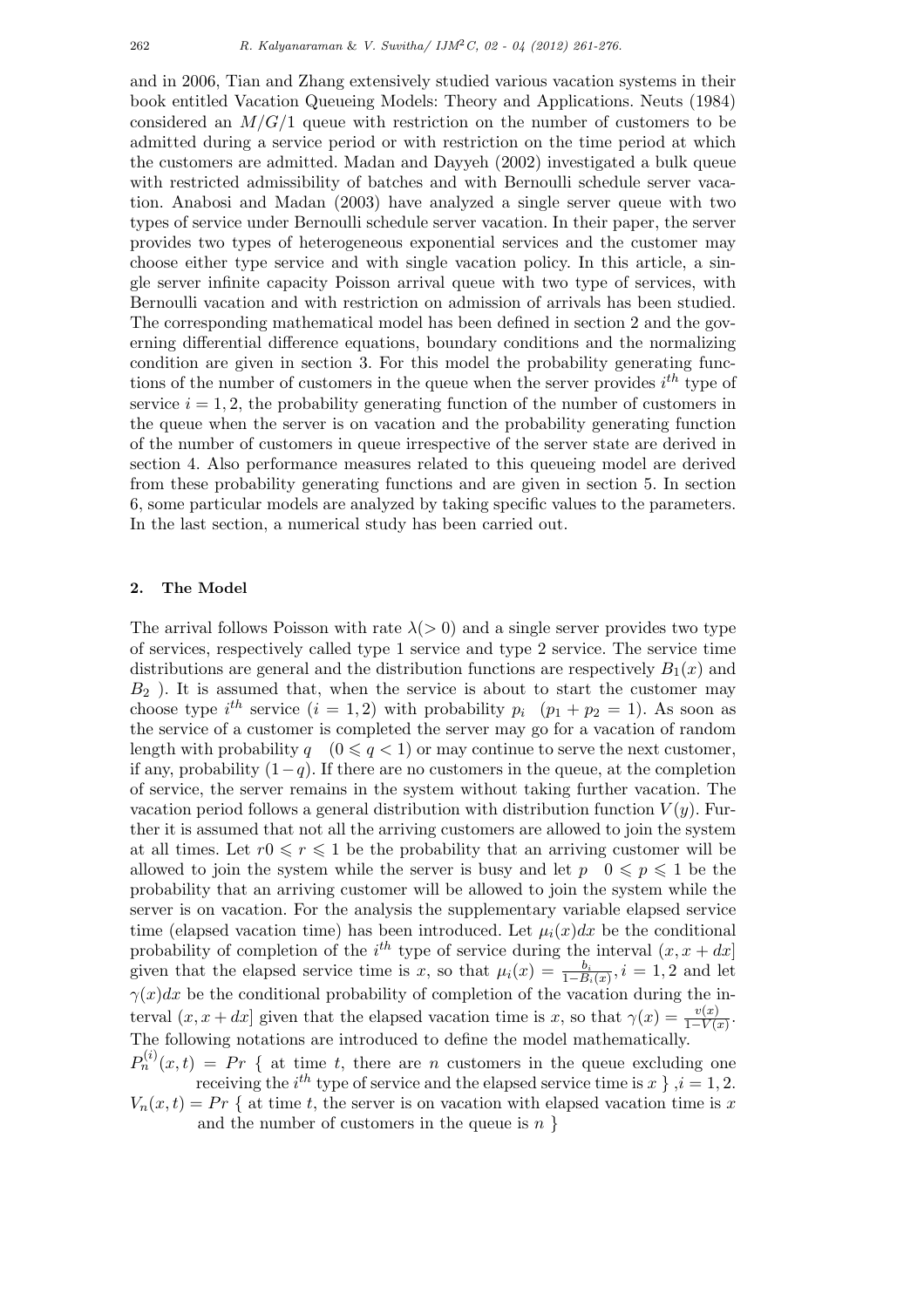$Q(t) = Pr\{at \text{ time } t, \text{ there are no customers in the system and the server is idle}\}$ Let  $P_n^{(i)}(x)$ ,  $V_n(x)$  and  $Q$  denote the corresponding steady state probabilities. The  $\{P_n^{(i)}(x)\}, \{V_n(x)\}\$ are respectively defined as,

$$
P^{(i)}(x, z) = \sum_{n=0}^{\infty} z^n P_n^{(i)}(x), i = 1, 2.
$$

$$
V(x, z) = \sum_{n=0}^{\infty} z^n V_n(x).
$$

# **3. The Governing Equations**

The forward Kolmogorov equations related to the model defined in the proceeding section are

$$
\frac{d}{dx}P_0^{(1)}(x) + (\lambda + \mu_1(x))P_0^{(1)}(x) = \lambda(1-r)P_0^{(1)}(x)
$$
\n(1)

$$
\frac{d}{dx}P_n^{(1)}(x) + (\lambda + \mu_1(x))P_n^{(1)}(x) = \lambda(1-r)P_n^{(1)}(x) + r\lambda P_{n-1}^{(1)}(x), n = 1, 2, \cdots (2)
$$

$$
\frac{d}{dx}P_0^{(2)}(x) + (\lambda + \mu_2(x))P_0^{(2)}(x) = \lambda(1-r)P_0^{(2)}(x)
$$
\n(3)

$$
\frac{d}{dx}P_n^{(2)}(x) + (\lambda + \mu_2(x))P_n^{(2)}(x) = \lambda(1-r)P_n^{(2)}(x) + r\lambda P_{n-1}^{(2)}(x), n = 1, 2, \cdots (4)
$$

$$
\frac{d}{dx}V_0 + (\lambda + \gamma(x))V_0(x) = \lambda(1 - p)V_0(x)
$$
\n(5)

$$
\frac{d}{dx}V_n + (\lambda + \gamma(x))V_n(x) = \lambda(1 - p)V_n(x) + p\lambda V_{n-1}(x), n = 1, 2, \cdots
$$
 (6)

$$
\lambda rQ = (1-q)\int_0^\infty \mu_1(x)P_0^{(1)}(x)dx + (1-q)\int_0^\infty \mu_2(x)P_0^{(2)}(x)dx + \int_0^\infty \gamma(x)V_0(x)dx
$$
\n(7)

The boundary conditions are

$$
P_0^{(1)}(0) = r\lambda Qp_1 + (1-q)p_1 \int_0^\infty \mu_1(x) P_1^{(1)}(x) dx + (1-q)p_1 \int_0^\infty \mu_2(x) P_1^{(2)}(x) dx + p_1 \int_0^\infty \gamma(x) V_1(x) dx
$$
\n(8)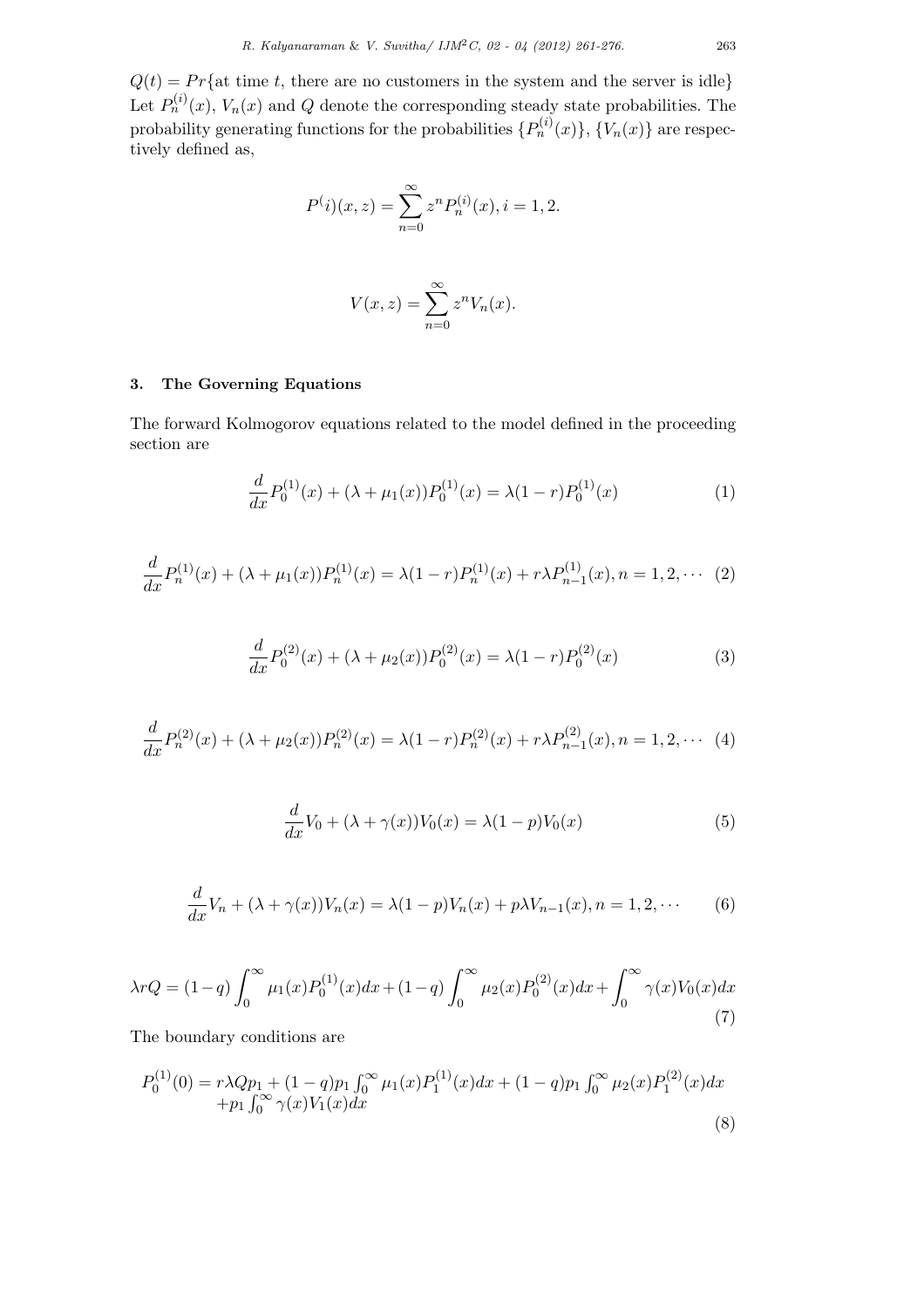$$
P_0^{(1)}(0) = (1-q)p_1 \int_0^\infty \mu_1(x) P_{n+1}^{(1)}(x) dx + (1-q)p_1 \int_0^\infty \mu_2(x) P_{n+1}^{(2)}(x) dx
$$
  
+  $p_1 \int_0^\infty \gamma(x) V_{n+1}(x) dx, n = 1, 2, \cdots$  (9)

$$
P_0^{(2)}(0) = r\lambda Q p_2 + (1-q)p_2 \int_0^\infty \mu_1(x) P_1^{(1)}(x) dx + (1-q)p_2 \int_0^\infty \mu_2(x) P_1^{(2)}(x) dx + p_2 \int_0^\infty \gamma(x) V_1(x) dx
$$
\n(10)

$$
P_0^{(2)}(0) = (1-q)p_2 \int_0^\infty \mu_1(x) P_{n+1}^{(1)}(x) dx + (1-q)p_1 \int_0^\infty \mu_2(x) P_{n+1}^{(2)}(x) dx + p_2 \int_0^\infty \gamma(x) V_{n+1}(x) dx, n = 1, 2, \cdots
$$
\n(11)

$$
V_n(0) = q \int_0^\infty \mu_1(x) P_n^{(1)}(x) dx + q \int_0^\infty \mu_2(x) P_n^{(2)}(x) dx, n = 0, 1, 2, \cdots
$$
 (12)

and the normalization condition is

$$
Q + \sum_{n=0}^{\infty} \int_{n=0}^{\infty} [P_n^{(1)}(x) + P_n^{(2)}(x) + V_n(x)] dx = 1
$$

# **4. The Analysis**

Multiplying equations 2, 4 and 6 by  $z^n$  and summing from  $n = 1$  to  $\infty$  and then adding  $(1)$ ,  $(3)$  and  $(5)$  with the corresponding equations, we get

$$
\frac{\frac{d}{dx}P^{(1)}(x,z)}{P^{(1)}(x,z)} = -T - \mu_1(x) \quad \text{where} \quad T = \lambda r(1-z) \tag{13}
$$

$$
\frac{\frac{d}{dx}P^{(2)}(x,z)}{P^{(2)}(x,z)} = -T - \mu_2(x)
$$
\n(14)

$$
\frac{\frac{d}{dx}V(x,z)}{V(x,z)} = -R - \gamma(x) \quad \text{where} \quad R = \lambda p(1-z) \tag{15}
$$

Integration of the above equations leads to

$$
P^{(1)}(x,z) = A(1 - B_1(x))e^{-Tx}
$$
\n(16)

$$
P^{(2)}(x,z) = A_0(1 - B_2(x))e^{-Tx}
$$
\n(17)

$$
V(x, z) = A_1(1 - V(x))e^{-Bx}
$$
\n(18)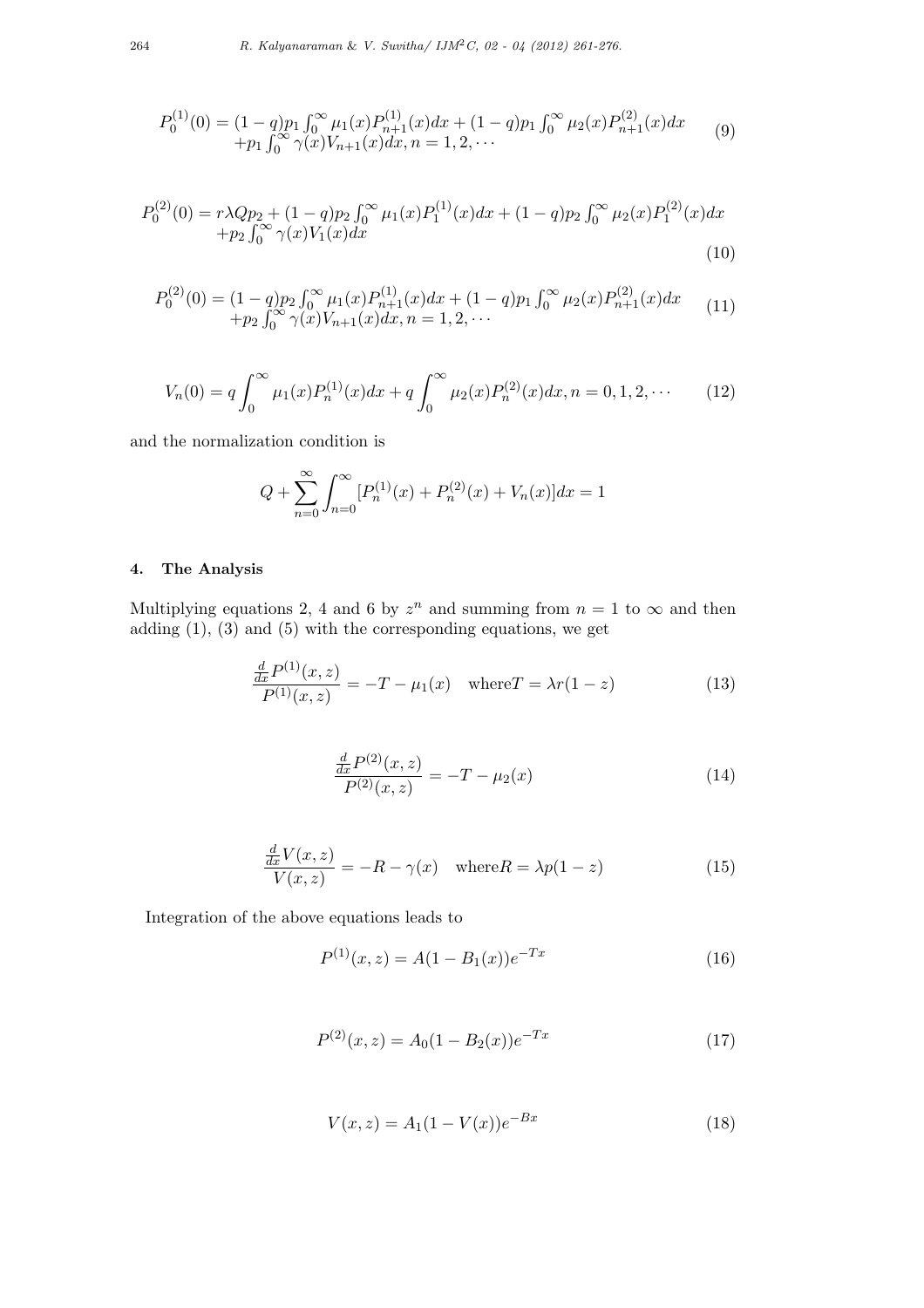Taking  $x = 0$  in equations (16), (17) and (18), one can find the constants  $A, A_0$ and  $A_1$  as

$$
A = P^{(1)}(0, z), \tag{19}
$$

$$
A_0 = P^{(2)}(0, z) \text{and}, \tag{20}
$$

$$
A_1 = V(0, z), \t\t(21)
$$

Using equations  $(19)$ ,  $(20)$  and  $(21)$  respectively in equations  $(16)$ ,  $(17)$  and  $(18)$ , we get

$$
P^{(1)}(x,z) = P^{(1)}(0,z)(1 - B_1(x))e^{-Tx}
$$
\n(22)

$$
P^{(2)}(x,z) = P^{(2)}(0,z)(1 - B_2(x))e^{-Tx}
$$
\n(23)

$$
V(x, z) = V(0, z)(1 - V(x))e^{-Rx}
$$
\n(24)

Applying a similar manipulations on equations  $(8)$ ,  $(9)$ ,  $(10)$  and  $(11)$  as in the case of  $(1)$  -(6) and using equations  $(7)$ ,  $(22)$ ,  $(23)$  and  $(24)$ , we get

$$
|z - (1 - q)P_1B_1^*(T)|p^{(1)}(0, z) = r\lambda p_1(z - 1)Q + (1 - q)p_1B_2^*(T)P^{(2)}(0, z) + p_1V^*(R)V(0, z)
$$
\n(25)

$$
|z - (1 - q)P_2B_2^*(T)|p^{(2)}(0, z) = r\lambda p_2(z - 1)Q + (1 - q)p_2B_1^*(T)P^{(1)}(0, z) + p_2V^*(R)V(0, z)
$$
\n
$$
(26)
$$

Using equation (26) on equation (25), we get

$$
|z - (1 - q)(P_1 B_1^*(T) + p_2 B_2^*(T)|P^{(1)}(0, z) = p_1 V^*(R) V(0, z) + \lambda r p_1(z - 1) Q, (27)
$$

Using equation  $(25)$  on equation  $(26)$ , we get

$$
|z - (1 - q)(P_1 B_1^*(T) + p_2 B_2^*(T)|P^{(2)}(0, z) = p_2 V^*(R)V(0, z) + \lambda r p_2(z - 1)Q, (28)
$$

Applying similar manipulations on equation (12) as in the case of (8)- (11) and using equations (27) and (28)

$$
V(0,z) = \frac{\lambda r q(z-1)(p_1 B_1^*(T) + p_2 B_2^*(T))Q}{z - (1 - q + qV^*(R))(p_1 B_1^*(T) + p_2 B_2^*(T))}
$$
(29)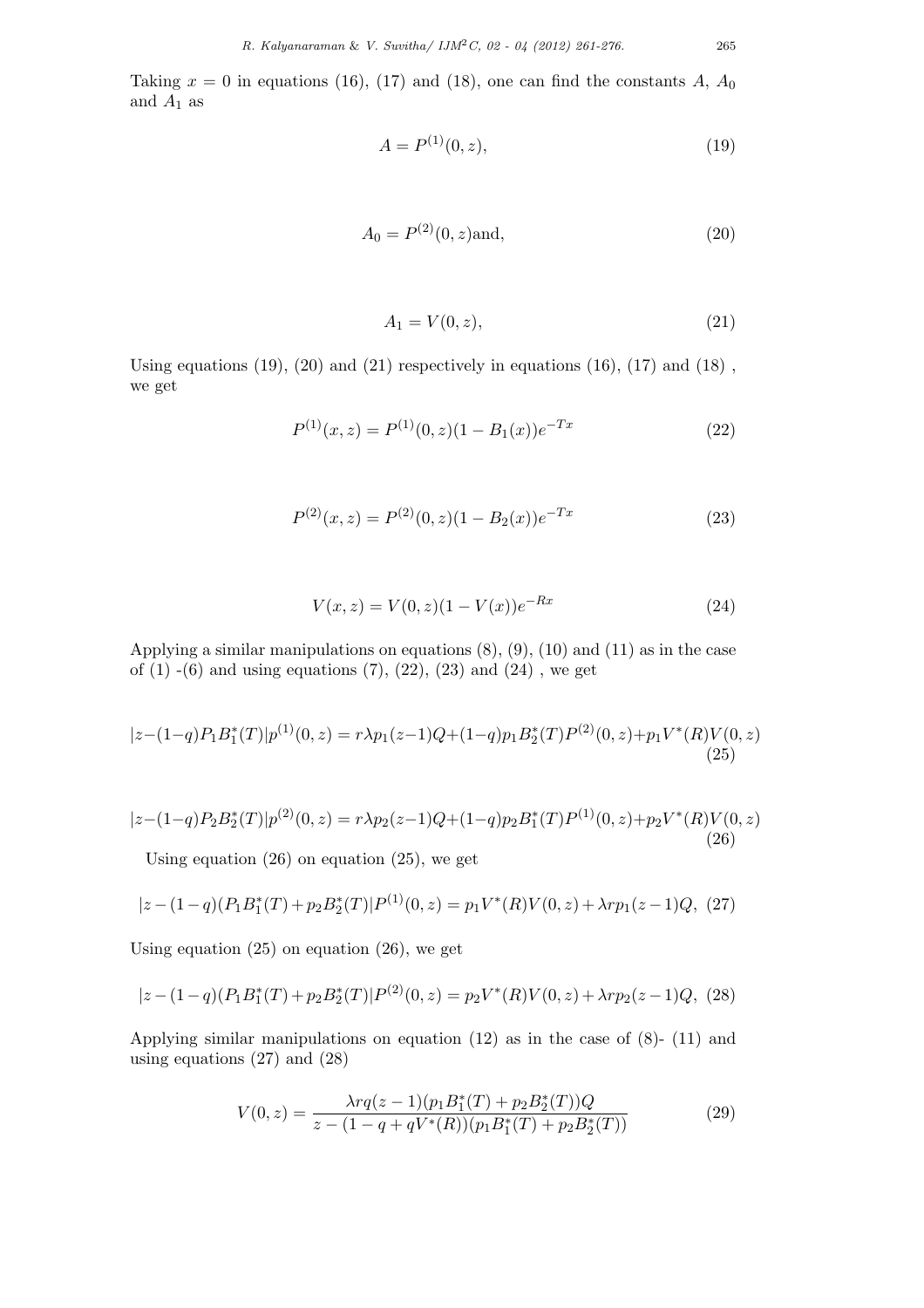Using equation  $(29)$  on equations  $(27)$  and  $(28)$ , we get

$$
P^{(1)}(0,z) = \frac{\lambda r(z-1)p_1 Q}{z - (1 - q + qV^*(R))(p_1 B_1^*(T) + p_2 B_2^*(T))}
$$
(30)

$$
P^{(2)}(0,z) = \frac{\lambda r(z-1)p_2 Q}{z - (1 - q + qV^*(R))(p_1 B_1^*(T) + p_2 B_2^*(T))}
$$
(31)

$$
V(z) = \int_0^\infty V(x, z) dx
$$
  
=  $V(0, z) \frac{(1 - V^*(R))}{R}$  (32)

$$
P^{(1)}(z) = \int_0^\infty P^{(1)}(x, z) dx
$$
  
= 
$$
P^{(1)}(0, z) \frac{(1 - B_1^*(T))}{T}
$$
 (33)

$$
P^{(2)}(z) = \int_0^\infty P^{(2)}(x, z) dx
$$
  
=  $P^{(2)}(0, z) \frac{(1 - B_2^*(T))}{T}$  (34)

The unknown idle probability *Q* is obtained using the normalizing condition  $Q + P^{(1)}(1) + P^{(2)}(1)V(1) = 1$  as

$$
Q = \frac{1 + \lambda pqV^{*^{(1)}}(0) + \lambda r(p_1 B_1^*(0) + p_2 B_2^*(0))}{1 + \lambda q(p-r)V^{*^{(1)}}(0)}
$$
(35)

Equations  $(32)$ ,  $(33)$  and  $(34)$  together with equation  $(35)$  are respectively, the probability generating functions of the number of customers in the queue when the server is on vacation, server is serving type 1 service and serving type 2 service respectively. Here *Q >* 0 guarantees the existence of the probability generating functions in equations (32), (33) and (34) and therefore the stability condition for the system is

$$
\frac{\lambda r q V^{*^{(1)}}(0) + \lambda r (p_1 B_1^*(0) + p_2 B_2^*(0))}{\lambda q (r - p) V^{*^{(1)}}(0) - 1} < 1.
$$

The probability generating function that the number of customers in the queue irrespective of the server state is

$$
U(z) = Q + P^{(1)}(z) + P^{(2)}(z) + V(z)
$$
  
= 
$$
\frac{[R(z-1)+q(p_1B_1^*(T)+p_2B_2^*(T))(R-T)(1-v^*(R))]Q}{R[z-(1-q+qV^*(R))(p_1B_1^*(T)+p_2B_2^*(T))]}
$$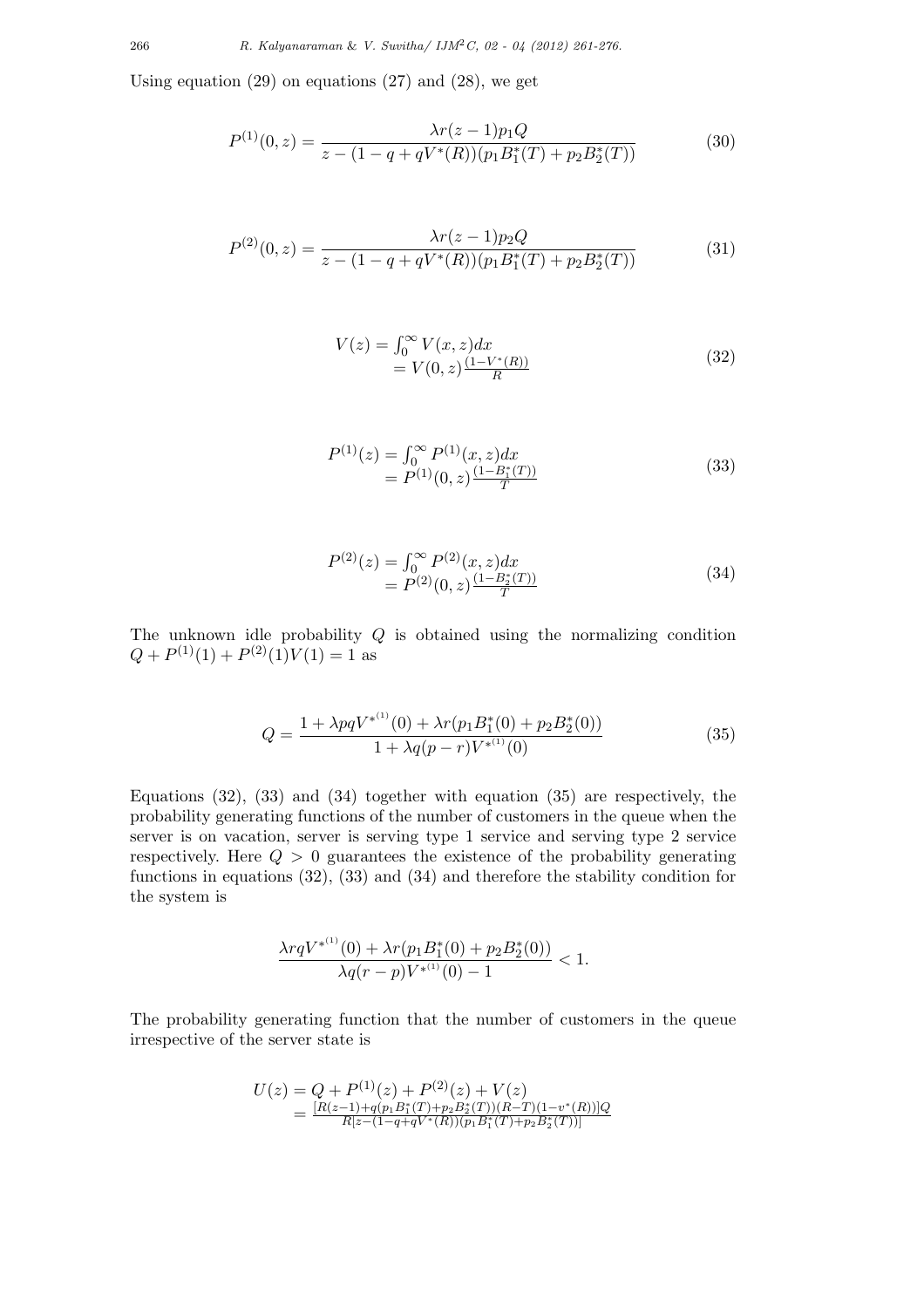## **5. The Performance Measures**

Using straightforward calculations the following performance measures have been obtained. (*i*) Mean number of customers in the queue

$$
L_q = U'(1) = \frac{\lambda^2 r (C_2 + C_3 - C_4)}{2C_1 (1 + \lambda q (p - r)V^{*(1)}(0))}
$$

where

$$
C_1 = 1 + \lambda pqV^{*(1)}(0) + \lambda r(p_1 B_1^{*(1)}(0) + p_2 B_2^{*(1)}(0))
$$
  
\n
$$
C_2 = pqV^{*(2)}(0) + 2rqDV^{*(1)}(0)(p_1 B_1^{*(1)}(0) + p_2 B_2^{*(1)}(0))
$$
  
\n
$$
D = 1 - \lambda (p - r)(p_1 B_1^{*(1)}(0) + p_2 B_2^{*(1)}(0))
$$
  
\n
$$
C_3 = r(p_1 B_1^{*(2)}(0) + p_2 B_2^{*(2)}(0))(1 + \lambda q(p - r))V^{*(1)}(0))
$$
  
\n
$$
C_4 = \lambda pq(p - r)V^{*(2)}(0))(p_1 B_1^{*(1)}(0) + p_2 B_2^{*(1)}(0))
$$

(*ii*) The variance of the number of customers in the queue

$$
V_{Lq} = U''(1) + U'(1) - (U'(1))^2
$$
  
= 
$$
\frac{2\lambda r C_0 (1 + \lambda q (p - r)) V^{*(1)}(0) - 3\lambda^4 r^2 (C_2 + C_3 - C_4)}{12 C_1^2 (1 + \lambda q (p - r)) V^{*(1)}(0))^2}
$$

where

$$
U''(1) = \frac{\lambda^2 r [3C_5(C_2 + C_3 - C_4) - 2C_1(C_6 + C_7 - C_8)]}{6C_1^2 (1 + \lambda q (p - r)V^{*(1)}(0))^2}
$$
  
\n
$$
C_0 = 3(C_5 + C_1)(C_2 + C_3 - C_4) - 2C_1(C_6 + C_7 - C_8)
$$
  
\n
$$
C_5 = 2\lambda^2 pq(p - r)V^{*(1)}(0))(p_1 B_1^{*(1)}(0) + p_2 B_2^{*(1)}(0)) + \lambda^2 P^2 q V^{*(2)}(0)
$$
  
\n
$$
+ \lambda^2 r^2 (p_1 B_1^{*(2)}(0) + p_2 B_2^{*(2)}(0))
$$
  
\n
$$
C_6 = \lambda r^2 (p_1 B_1^{*(3)}(0) + p_2 B_2^{*(3)}(0))(1 + \lambda q (p - r)V^{*(1)}(0)) + \lambda p^2 q V^{*(3)}(0)
$$
  
\n
$$
C_7 = 3\lambda r D D_0
$$
  
\n
$$
D_0 = pqV^{*(2)}(0)(p_1 B_1^{*(1)}(0) + p_2 B_2^{*(1)}(0)) + rqV^{*(1)}(0)(p_1 B_1^{*(2)}(0) + p_2 B_2^{*(2)}(0))
$$
  
\n
$$
C_8 = \lambda^2 p^2 q (p - r)V^{*(3)}(0)(p_1 B_1^{*(1)}(0) + p_2 B_2^{*(1)}(0))
$$

(*iii*) The expected waiting time in the queue

$$
W_q = \frac{L_q}{\lambda'} = \frac{\lambda (C_2 + C_3 - C_4)}{2C_1}
$$

where

$$
\lambda' = \text{actual arrival rate}
$$
  
=  $\lambda r [P(1) + Q] + \lambda p V(1)$   
=  $\frac{\lambda r}{1 + q \lambda (p - r) V^{*(1)}(0)}$ 

(*iv*) Variance of the waiting time in the queue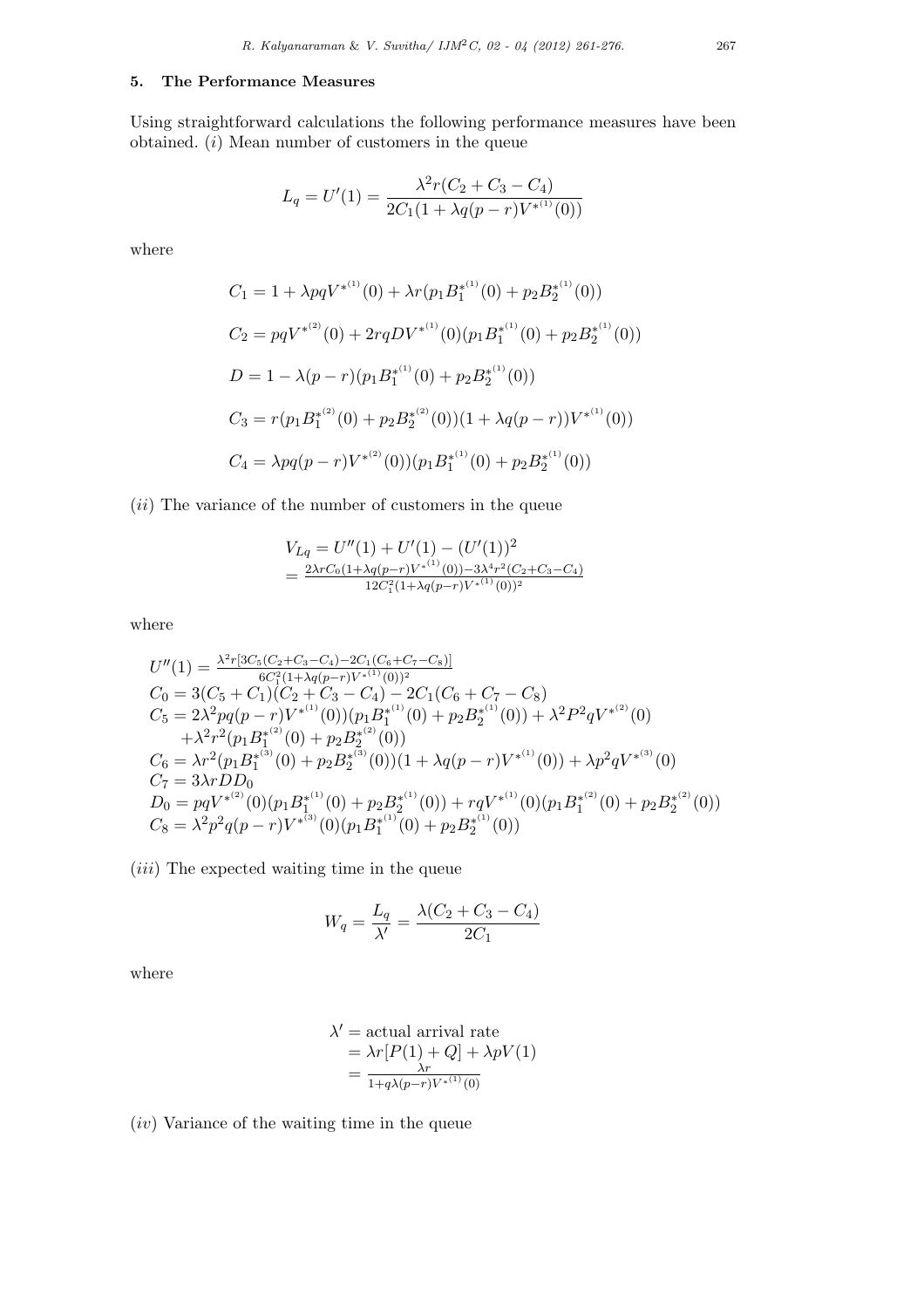$$
V_{Wq} = \frac{U''(1)}{\lambda'^2} - \left(\frac{U'(1)}{\lambda'}\right)^2
$$
  
= 
$$
\frac{2D_1(1+\lambda Q(p-r)V^{*(1)}(0)) - 3\lambda^2 r (C_2 + C_3 - C_4)^2}{12C_1^2 r}
$$

where  $D_1 = 3C_5(C_2 + C_3 - C_4) - 2C_1(C_6 + C_7 - C_8)$ (*v*) Mean number of customers in the queue when the server is busy

$$
L_{qb} = P'(1) = P^{(1)'}(1) + P^{(2)'}(1)
$$
  
= 
$$
\frac{\lambda^2 r D_2}{2C_1(1 + \lambda q(p - r))V^{*(1)}(0)}
$$

where

$$
D_2 = r(p_1 B_1^{*(2)}(0) + p_2 B_2^{*(2)}(0))(1 + \lambda pqV^{*(1)}(0)) - (p_1 B_1^{*(1)}(0) + p_2 B_2^{*(1)}(0))D_3
$$
  
\n
$$
D_3 = \lambda p^2 qV^{*(2)}(0) + 2\lambda r p qV^{*(1)}(0)(p_1 B_1^{*(1)}(0) + p_2 B_2^{*(1)}(0))
$$

(*vi*) Mean number of customers in the queue when the server is on vacation

$$
L_{qv} = V'(1) = \frac{\lambda^2 r (D_4 D_5 - \lambda q r^2 V^{*(1)}(0) (p_1 B_1^{*(2)}(0) + p_2 B_2^{*(2)}(0)))}{2C_1 (1 + \lambda q (p - r) V^{*(1)}(0))}
$$

where

$$
D_4 = 2qrV^{*(1)}(0)(p_1B_1^{*(2)}(0) + p_2B_2^{*(2)}(0)) + qpV^{*(2)}(0)
$$
  
\n
$$
D_5 = 1 + \lambda r(p_1B_1^{*(1)}(0) + p_2B_2^{*(1)}(0))
$$

 $(vii)$  Utilization factor the fraction of time that the server is busy

$$
\rho = 1 - V(1) - Q
$$
  
= 
$$
\frac{\lambda r (p_1 B_1^{*(1)}(0) + p_1 B_2^{*(1)}(0))}{\lambda q (r - q) V^{*(1)}(0) - 1}
$$

(*viii*) Mean number of customers in the system

$$
L = L_q + \rho
$$
  
= 
$$
\frac{\lambda^2 r (C_2 + C_3 - C_4) - 2\lambda r C_1 (p_1 B_1^{*(1)}(0) + p_1 B_2^{*(2)}(0))}{2C_1 (1 + \lambda q (p - r) V^{*(1)}(0))}
$$

 $(ix)$  Mean response time= Mean time a customers spends in the system

$$
M = \frac{L}{\lambda'}
$$
  
= 
$$
\frac{\lambda (C_2 + C_3 - C_4) - 2C_1 (p_1 B_1^{*^{(1)}}(0) + p_2 B_2^{*^{(1)}}(0))}{2C_1}
$$

## **6. Some Particular Models**

In this section some particular models are derived by taking known distributions to service time and vacation time. The service times (both type 1 and type 2) are negative exponential with parameters  $\mu_1$  for type 1 and  $\mu_2$  for type 2. The arrival process is Poisson with parameter  $\lambda$ . We consider three different models by assigning different distributions to the vacation times. For model 1  $(M - 1)$ , the vacation times are negative exponential, for model 2  $(M - 2)$  it is hyper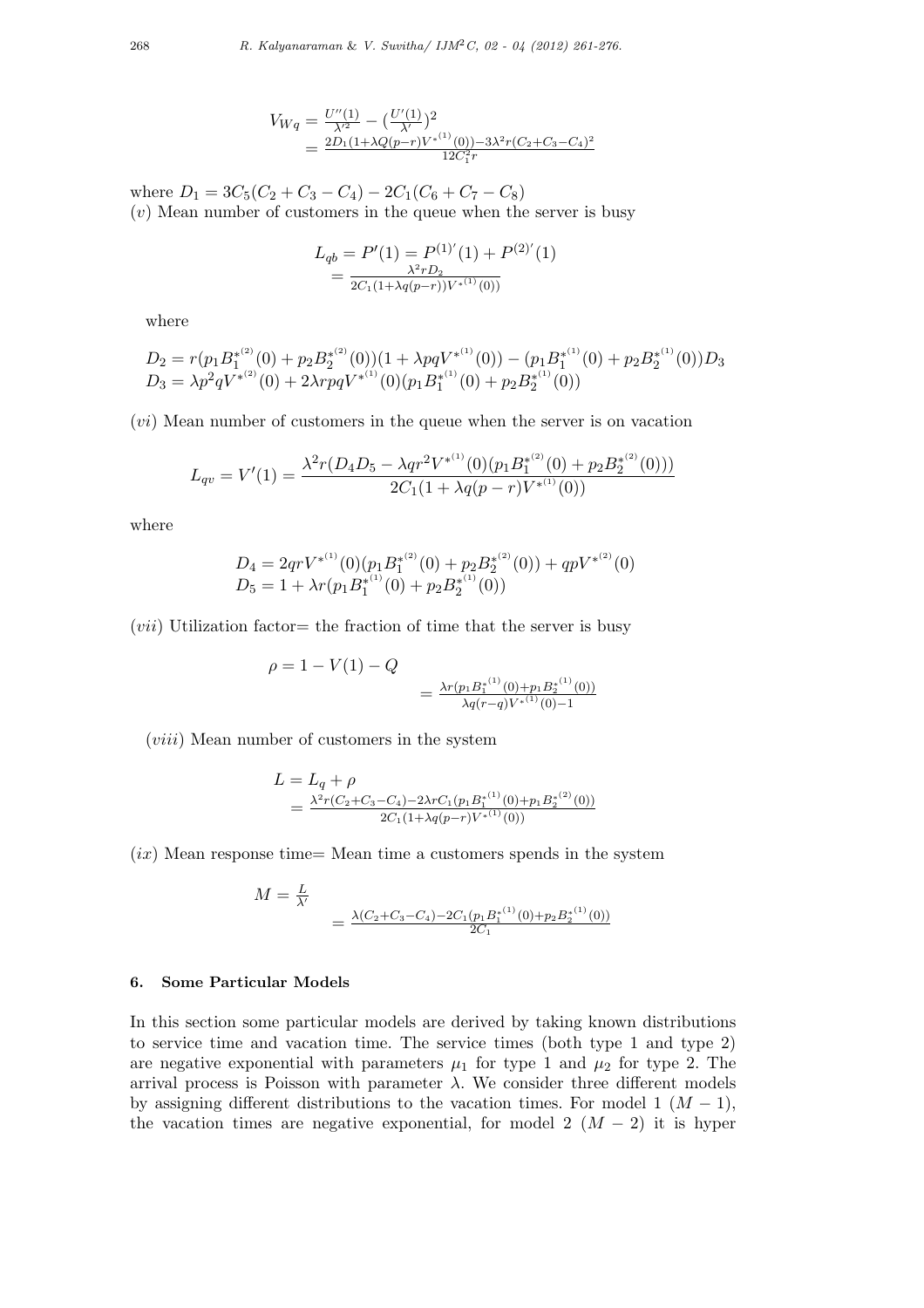exponential, for model 3  $(M-3)$ , it is Erlang-k distribution where as for model 4 (*M −* 4) it is negative exponential. For all this models using the formulas in sections 4 and 5 the results for the idle probability, the probability generating function for the number of customers in the queue irrespective of server state, the mean number of customers in the queue, the variance of the number of customers in the queue, the expected waiting time in the queue, the variance of the waiting time in the queue, the mean number of customers in the queue when the server is busy, the mean number of customers in the queue when the server is on vacation the utilization factor, the mean number of customers in the system and the mean response time are obtained.

**Model (1):** In this model the vacation time distribution is negative exponential with parameter *θ*.

$$
Q = \frac{\mu_1 \mu_2 (\theta - \lambda pq) - \lambda r \theta (p_1 \mu_2 + p_2 \mu_2 \mu_1)}{\mu_1 \mu_2 (\theta - \lambda q (p - r))}
$$
  
\n
$$
U(z) = \frac{\{(R + \theta)(T + \mu_1)(T + \mu_2)(z - 1) + q(R - T)[T(p_1 \mu_1 + p_2) + \mu_1 \mu_2]\} Q}{z(R + \theta)(T + \mu_1)(T + \mu_2) - [\theta + R(1 - q)][T(p_1 \mu_1 + p_2 \mu_2) + \mu_1 \mu_2]}
$$
  
\n
$$
L_q = U'(1) = \frac{\lambda^2 r U_4}{\mu_1 \mu_2 U_2 (\theta - \lambda q (p - r))}
$$
  
\n
$$
V_{Lq} = U''(1) + U'(1) - [U'(1)]^2
$$
  
\n
$$
= \frac{\lambda^2 r [(\theta - \lambda q (p - r))[2(U_3 U_4 + U_2 U_5) + \theta \mu_1 \mu_2 U_2 U_4] - \lambda^2 r \theta U_4^2]}{\mu_1^2 \mu_2^2 U_2^2 \theta (\theta - \lambda q (p - r))^2}
$$
  
\n
$$
W_q = \frac{L_q}{\lambda'} = \frac{\lambda U_4}{\mu_1 \mu_2 U_2 \theta}
$$
  
\n
$$
V_{W_q} = \frac{U''(1)}{\lambda'^2} - (\frac{U'(1)}{\lambda'})^2
$$
  
\n
$$
= \frac{2(\theta - \lambda q (p - r))(U_3 U_4 + U_2 U_5) - \lambda^2 r \theta U_4^2}{\mu_1^2 \mu_2^2 U_2^2 \theta^3 r}
$$
  
\n
$$
L_{qb} = \frac{\lambda^2 r \{ r \theta (p_1 \mu_2^2 + p_2 \mu_1^2)(\theta \theta - \lambda pq) + \lambda pq U_0 (p_1 \mu_2 + p_2 \mu_1) \}}{\mu_1 \mu_2 U_2 (\theta - \lambda q (p - r))}
$$
  
\n
$$
\rho = \frac{\lambda^2 r \{ q U_0 (\mu_1 \mu_2 - \lambda r (p_1 \mu_2 + p_2 \mu_1)) + \lambda qr^2 \theta (p_1 \mu_2^2 + p_2 \mu_1^2) \}}
$$

where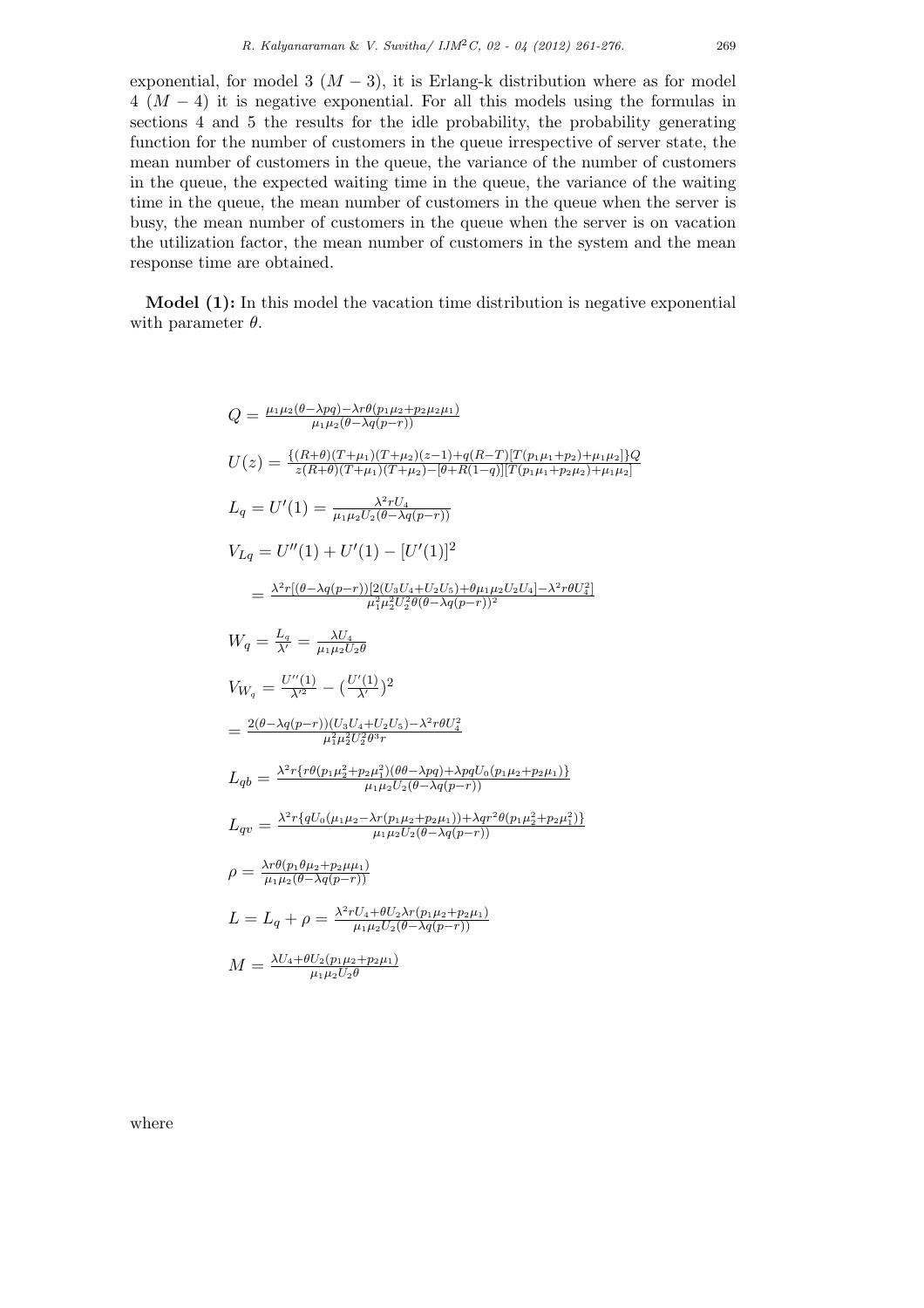$$
U''(1) = \frac{2\lambda^2 r (U_3 U_4 + U_2 U_5)}{\mu_1^2 \mu_2^2 U_2^2 \theta(\theta - \lambda q(p-r))}
$$
  
\n
$$
U_0 = p\mu_1 \mu_2 + r\theta(p_1 \mu_2 + p_2 \mu_1)
$$
  
\n
$$
U_1 = \mu_1 \mu_2 + \lambda(p-r)(p_1 \mu_2 + p_2 \mu_1)
$$
  
\n
$$
U_2 = \mu_1 \mu_2 (\theta - \lambda qp) - \lambda r\theta(p_1 \mu_2 + p_2 \mu_1)
$$
  
\n
$$
U_3 = \lambda^2 pq\mu_1 \mu_2 U_0 + \lambda^2 r^2 \theta^2(p_1 \mu_2^2 + p_2 \mu_1^2)
$$
  
\n
$$
U_4 = qU_0 U_1 + r\theta(p_1 \mu_2^2 + p_2 \mu_1^2)(\theta - \lambda q(p-r))
$$
  
\n
$$
U_5 = qU_1 U_6 + r^2 \theta^2(p_1 \mu_2^3 + p_2 \mu_1^3)(\theta - \lambda q(p-r))
$$
  
\n
$$
U_6 = \lambda p^2 \mu_1^2 \mu_2^2 + \lambda r\theta p \mu_1 \mu_2(p_1 \mu_2 + p_2 \mu_1) + \lambda \theta^2 r^2(p_1 \mu_2^2 + p_2 \mu_1^2)
$$
  
\n
$$
\lambda' = \frac{\lambda r\theta}{\theta - \lambda q(p-r)}
$$

**Model (2):** In this model the vacation time distribution is Hyper exponential with parameters  $q_1, q_2, (q_1 + q_2 = 1), \theta_1$  and  $\theta_2$ .

$$
Q = \frac{\mu_1 \mu_2 [\theta_1 \theta_2 - \lambda pq(q_1 \theta_2 + q_2 \theta_1)] - \lambda r \theta_1 \theta_2 (p_1 \mu_2 + p_2 \mu_2)}{\mu_1 \mu_2 [\theta_1 \theta_2 - \lambda q (p-r) (q_1 \theta_2 + q_2 \theta_1)]}
$$
  
\n
$$
U(z) = \frac{R(Z-1)A_9 + q(R-T)A_{11}[(R+\theta_1)(R+\theta_2) - A_{10}]}{R(ZA_9 - [(1-q)(R+\theta_1) + (R+\theta_2) + qA_{10}A_{11}]}\nQ
$$
  
\n
$$
L_q = U'(1) = \frac{\lambda^2 r [qU_1 A_2 + r \theta_1 \theta_2 A_3 (p_1 \mu_2^2 + p_2 \mu_1^2)]}{\mu_1 \mu_2 A_3 A_4}
$$
  
\n
$$
V_{Lq} = U''(1) + U'(1) - [U'(1)]^2
$$
  
\n
$$
= \frac{\lambda^2 r \{2A_3 A_{12} + \theta_1 \theta_2 A_8 A_{13}\}}{\theta_1 \theta_2 A_3^2 A_4^2 \mu_1^2 \mu_2^2}
$$
  
\n
$$
W_q = \frac{L_q}{\lambda^2} = \frac{\lambda [qU_1 A_2 + r \theta_1 \theta_2 A_3 (p_1 \mu_2^2 + p_2 \mu_1^2)]}{\mu_1 \mu_2 A_4 \theta_1 \theta_2}
$$
  
\n
$$
V_{W_q} = \frac{U''(1)}{\lambda^2} - (\frac{U'(1)}{\lambda^2})^2
$$
  
\n
$$
= \frac{2A_3 A_{12} - \lambda^2 r \theta_1 \theta_2 A_{13}^2}{r \mu_1^2 \mu_2^2 A_4^2 \theta_1^2 \theta_2^2}
$$
  
\n
$$
L_q b = \frac{\lambda^2 r \{r \theta_1 \theta_2 (p_1 \mu_2^2 + p_2 \mu_1^2) [\theta_1 \theta_2 - \lambda pq(q_1 \theta_2 + q_2 \theta_1)] + \lambda pq_4 2(p_1 \mu_2 + p_2 \mu_1)\}}{\mu_1 \mu_2 A_3 A_4}
$$
  
\n
$$
L_{qv
$$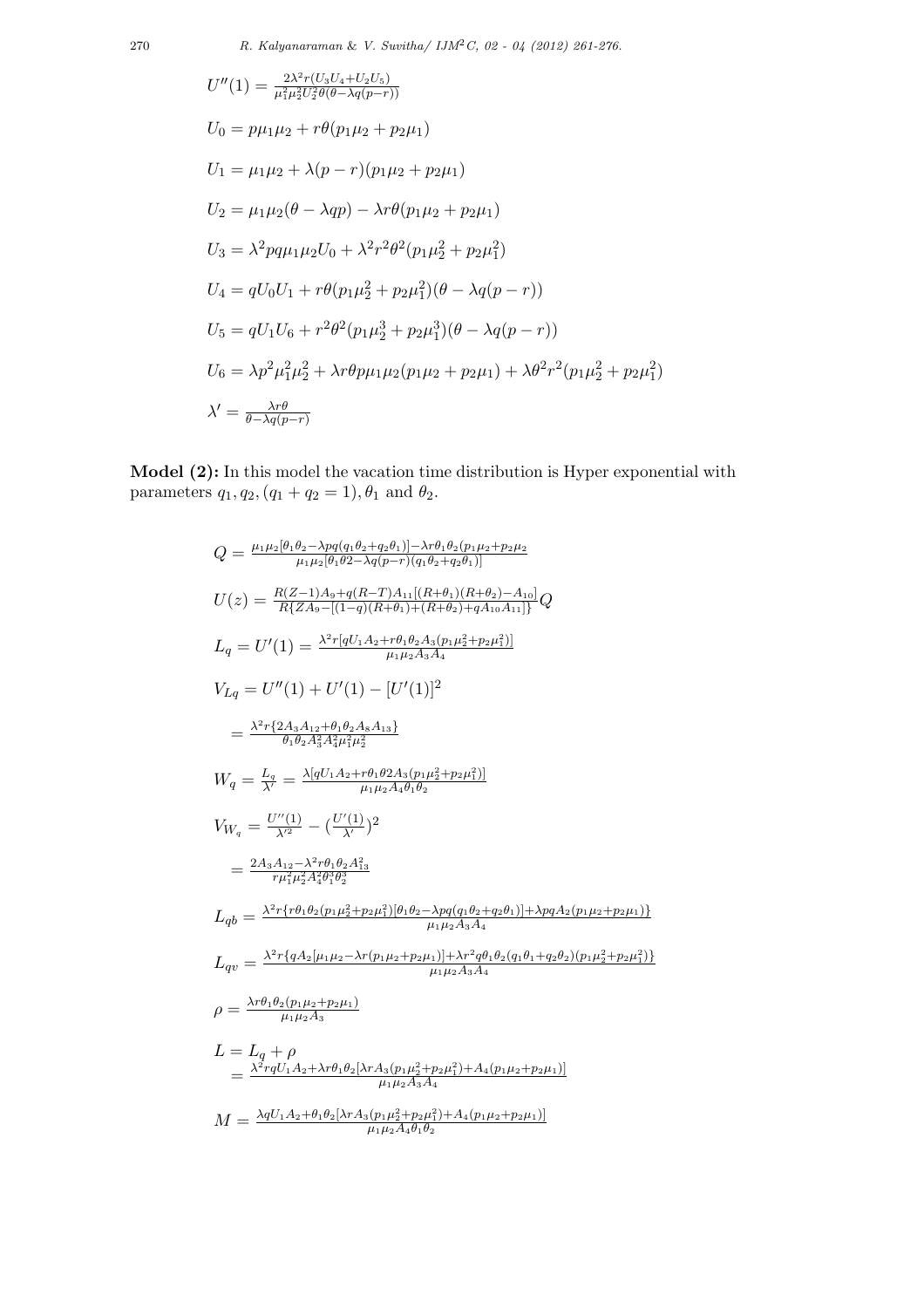where

$$
U''(1) = \frac{2\lambda^2 r A_{12}}{\theta_1 \theta_2 A_3 A_4^2 \mu_1^2 \mu_2^2}
$$
  
\n
$$
A_2 = p\mu_1 \mu_2 (q_1 \theta_1^2 + q_2 \theta_1^2) + r\theta_1 \theta_2 (q_1 \theta_1 + q_2 \theta_1) (p_1 \mu_2 + p_2 \mu_1)
$$
  
\n
$$
A_3 = \theta_1 \theta_2 - \lambda q (p - r) (q_1 \theta_2 + q_2 \theta_1)
$$
  
\n
$$
A_4 = \mu_1 \mu_2 [\theta_1 \theta_2 - \lambda q p (q_1 \theta_2 + q_2 \theta_1)] - \lambda r \theta_1 \theta_2 (p_1 \mu_2 + p_2 \mu_1)
$$
  
\n
$$
A_5 = \lambda p^2 \mu_1^2 \mu_2^2 (q_1 \theta_2^3 + q_2 \theta_1^3) + \lambda p r \theta_1 \theta_2 \mu_1 \mu_2 (q_1 \theta_2^2 + q_2 \theta_1^2) (p_1 \mu_2 + p_2 \mu_1)
$$
  
\n
$$
+ \lambda r^2 \theta_1^2 \theta_2^2 (q_1 \theta_2 + q_2 \theta_1) (p_1 \mu_2^2 + p_2 \mu_1^2)
$$
  
\n
$$
A_6 = \lambda^2 p q \mu_1^2 A_2 + \lambda^2 r^2 \theta_1^2 \theta_2^2 (p_1 \mu_2^2 + p_2 \mu_1^2)
$$
  
\n
$$
A_7 = A_6 (p_1 \mu_2^2 + p_2 \mu_1^2) + \lambda r \theta_1 \theta_2 A_4 (p_1 \mu_2^3 + p_2 \mu_1^3)
$$
  
\n
$$
A_8 = \mu_1 \mu_2 A_3 A_4 - \lambda^2 r q U_1 A_2 - \lambda^2 r^2 \theta_1 \theta_2 A_3 (p_1 \mu_2^2 + p_2 \mu_1^2)
$$
  
\n
$$
A_9 = (R + \theta_1)(R + \theta_2)(T + \mu_1)(T + \mu_2)
$$
  
\n
$$
A_{10} = R(q_1 \theta_2 + q_2 \theta_1) + \mu_1
$$

**Model (3):** In this model the vacation time distribution is Erlang-k with parameter *θ*.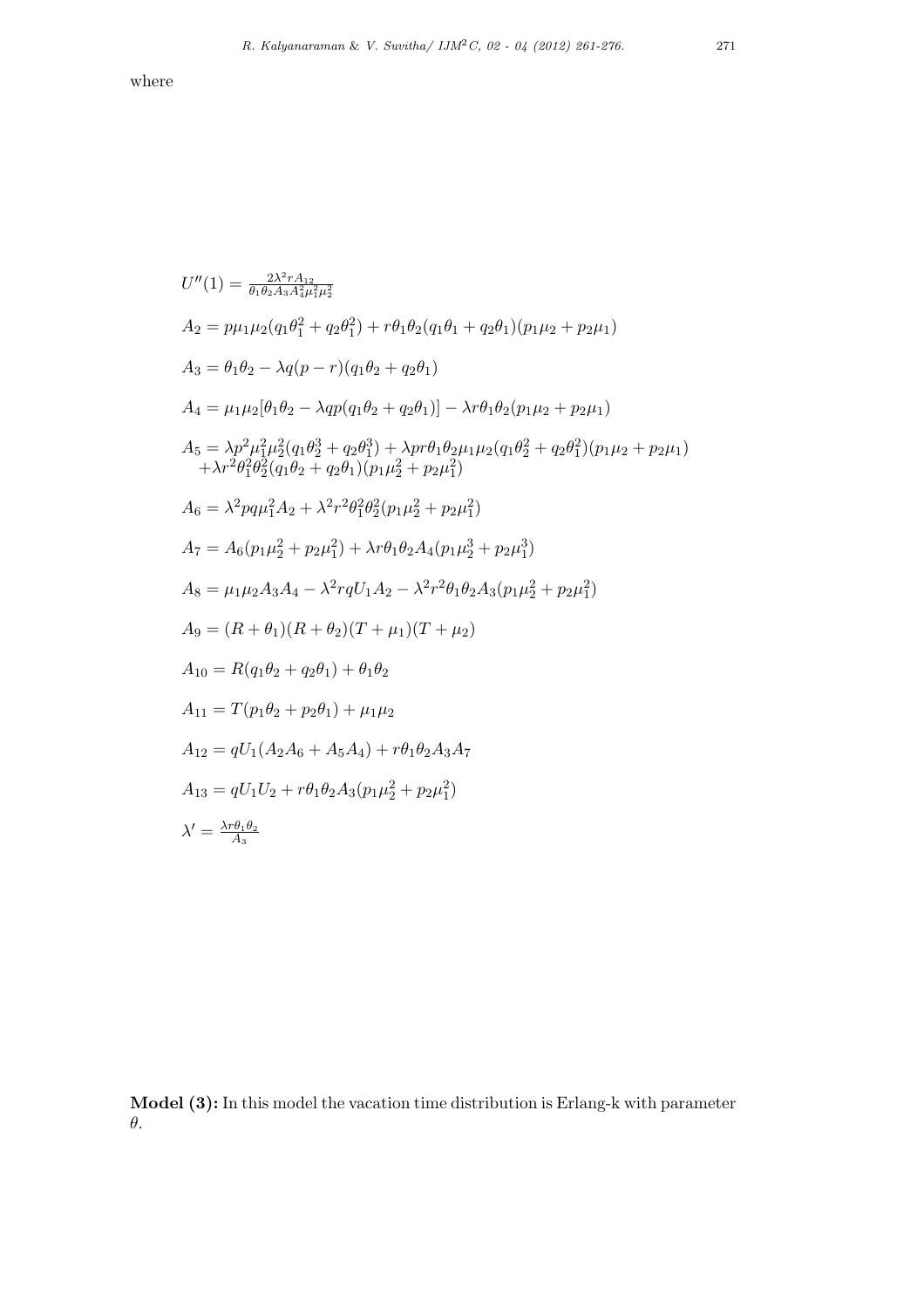$$
Q = \frac{\mu_1 \mu_2(\theta - \lambda pq) - \lambda r \theta (p_1 \mu_2 + p_2 \mu_2 \mu_1)}{\mu_1 \mu_2(\theta - \lambda q(p-r))}
$$
  
\n
$$
U(z) = \frac{[p(z-1)(T+\mu_1)(T+\mu_2)(k\theta + R)^k + q(p-r)l((k\theta + R)^k - (k\theta)^k)]Q}{p[z(T+\mu_1)(T+\mu_2)(k\theta + R)^k - l((1-q)(k\theta + R)^k + q(k\theta)^k)]}
$$
  
\n
$$
L_q = U'(1) = \frac{\lambda^2 r \{qU_1 Y_0 + 2kr\theta(\theta - \lambda q(p-r))(p_1 \mu_2^2 + p_2 \mu_2^2)\}}{2kU_2 \mu_1 \mu_2(\theta - \lambda q(p-r))}
$$
  
\n
$$
V_{Lq} = U''(1) + U'(1) - [U'(1)]^2
$$
  
\n
$$
= \frac{2\lambda^2 r \theta(\theta - \lambda q(p-r))Y_7 - 3\lambda^4 r^2 \theta(qU_1 Y_0 + 2kr\theta(\theta - \lambda q(p-r))(p_1 \mu_2^2 + p_2 \mu_1^2)^2}{12k^2U_2^2 \mu_1^2 + \mu_2^2(\theta - \lambda q(p-r))(p_1 \mu_2^2 + p_2 \mu_1^2)^2}
$$
  
\n
$$
W_q = \frac{L_q}{\lambda'} = \frac{\lambda \{qU_1 Y_0 + 2kr\theta(\theta - \lambda q(p-r))(p_1 \mu_2^2 + p_2 \mu_1^2)\}}{2kU_2 \mu_1 \mu_2 \theta}
$$
  
\n
$$
V_{W_q} = \frac{U''(1)}{\lambda'} - (\frac{U'(1)}{\lambda'})^2
$$
  
\n
$$
= \frac{2(\theta - \lambda q(p-r))Y_{10} - 3\lambda^2 r \theta(qU_1 Y_0 + 2kr\theta(\theta - \lambda q(p-r))(p_1 \mu_2^2 + p_2 \mu_1^2))^2}{12rk^2 \theta^3 \mu_2^2 \mu_1^2 U_2^2}
$$
  
\n
$$
L_{qb} = \frac{\lambda^2 r \{2kr\theta(\theta - \lambda pq)(p_1 \mu_2^2 + p_2 \mu_1^2) + \lambda pqV_0(p_1
$$

where

$$
U''(1) = \frac{\lambda^2 r Y_3}{6k^2 U_2^2 \mu_1^2 \mu_2^2 \theta [\theta - \lambda q (p - r)]}
$$
  
\n
$$
l = \mu_1 \mu_2 + T(p_1 \mu_2 + p_2 \mu_1)
$$
  
\n
$$
Y_0 = (k + 1) p \mu_1 \mu_2 + 2kr \theta (p_1 \mu_2 + p_2 \mu_1)
$$
  
\n
$$
Y_1 = p^2 q (k + 1) \mu_1^2 \mu_2^2 + 2kr^2 \theta^2 (p_1 \mu_2^2 + p_2 \mu_1^2) + 2p q r k \theta \mu_1 \mu_2)
$$
  
\n
$$
Y_2 = -\lambda p^2 \mu_1^2 \mu_2^2 (k + 1)(k + 2) - 3k(k + 1) \lambda pr \theta (p_1 \mu_2 + p_2 \mu_1 - 6\lambda k^2 r^2 \theta^2 (p_1 \mu_2^2 + p_2 \mu_1^2))
$$
  
\n
$$
Y_3 = \lambda Y_1 (p_1 \mu_2^2 + p_2 \mu_1^2) + 2U_2 kr \theta (p_1 \mu_2^3 + p_2 \mu_1^3)
$$
  
\n
$$
Y_7 = q U_1 U_8 + 6kr \theta Y_9 (\theta - \lambda q (p - r))
$$
  
\n
$$
Y_8 = 3Y_0 (\lambda^2 Y_1 + k \theta U_2 \mu_1 \mu_2) - 2U_2 Y_2
$$
  
\n
$$
Y_9 = \lambda Y_3 + k \theta U_2 \mu_1 \mu_2 (p_1 \mu_2^2 + p_2 \mu_1^2)
$$
  
\n
$$
Y_{10} = q U_1 (3\lambda^2 Y_0 Y_1 - 2U_2 Y_2) + 6\lambda kr \theta Y_3 (\theta - \lambda q (p - r))
$$
  
\n
$$
\lambda' = \frac{\lambda r \theta}{\theta - \lambda q (p - r)}.
$$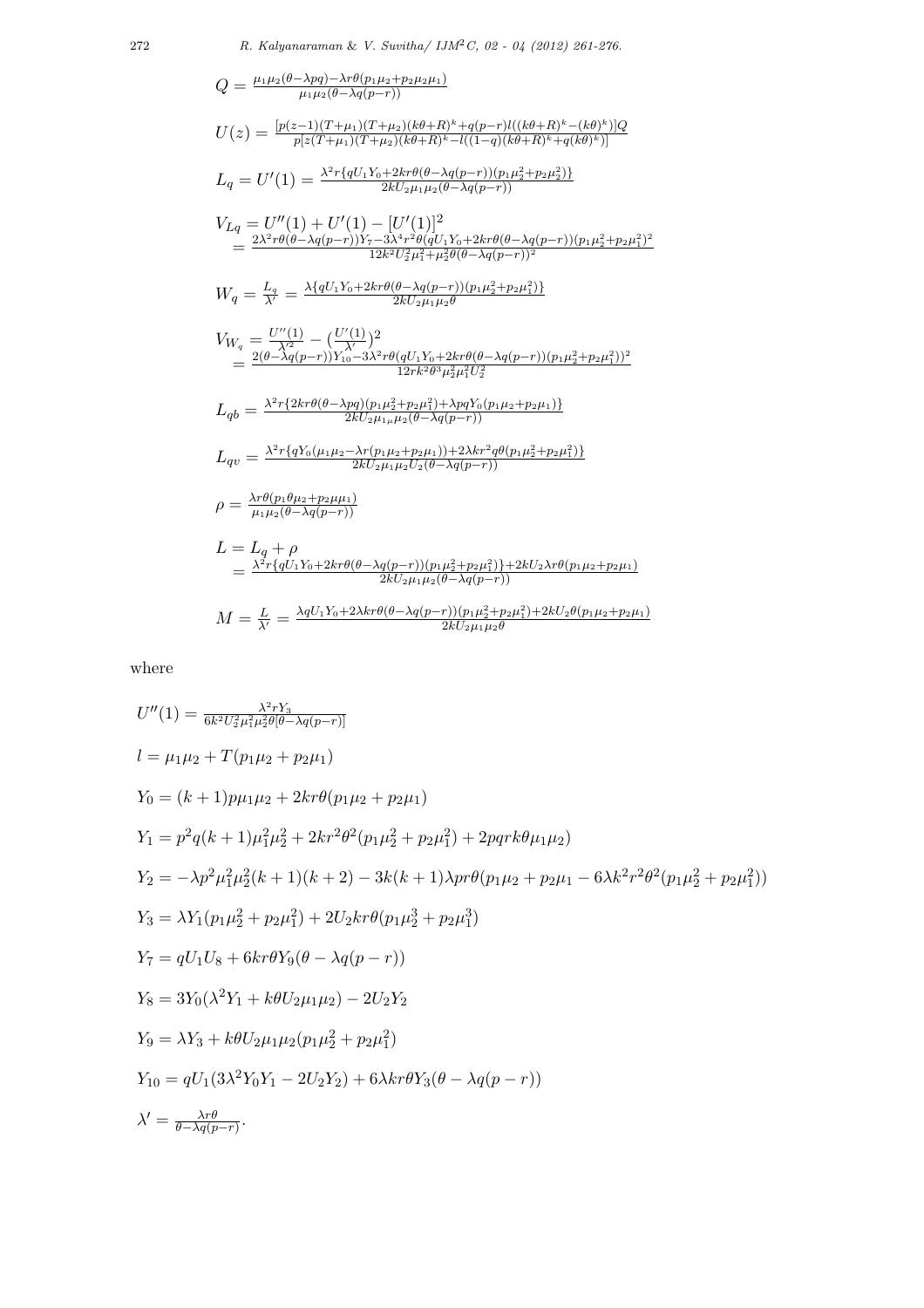**Model (4):** For  $M/M/1$  queue with compulsory server vacation,  $p = r = q$  $1, p_1 = 1, p_2 = 0, \mu_1 = \mu.$ 

$$
Q = \frac{\theta \mu - \lambda(\theta + \mu)}{\theta \mu}
$$
  
\n
$$
U(z) = \frac{[\theta + \lambda(1-z)][\mu + \lambda(1-z)](z-1)Q}{z[\theta + \lambda(1-z)][\mu + \lambda(1-z)] - \theta \mu}
$$
  
\n
$$
L_q = U'(1) = \frac{\lambda^2 [\mu^2 + \theta^2 + \theta \mu]}{\theta \mu [\theta \mu - \lambda(\theta + \mu)]}
$$
  
\n
$$
V_{Lq} = U''(1) + U'(1) - [U'(1)]^2
$$
  
\n
$$
= \frac{\lambda^2 \{\lambda^2 [\mu^2 + \theta^2 + \theta \mu]^2 + [\theta \mu - \lambda(\theta + \mu)][2\lambda \mu^3 + \theta(2\lambda + \mu)(\mu^2 + \theta^2 + \theta \mu)]}{\theta^2 \mu^2 [\theta \mu - \lambda(\theta + \mu)]^2}
$$
  
\n
$$
W_q = \frac{L_q}{\lambda'} = \frac{\lambda [(\mu^2 + \theta^2 + \theta \mu)]}{\theta \mu [\theta \mu - \lambda(\theta + \mu)]}
$$
  
\n
$$
V_{W_q} = \frac{U''(1)}{\lambda'} - (\frac{U'(1)}{\lambda})^2
$$
  
\n
$$
= \frac{\lambda^2 [\mu^2 + \theta^2 + \theta \mu] + 2\lambda [\theta \mu - \lambda(\theta + \mu)][\theta^3 + \mu^3 + \theta \mu(\theta + \mu)]}{\theta^2 \mu^2 [\theta \mu - \lambda(\theta + \mu)]^2}
$$
  
\n
$$
L_{qb} = \frac{\lambda^2 (\theta^2 + \lambda \mu)}{\theta [\theta \mu - \lambda(\theta + \mu)]}
$$
  
\n
$$
\rho = \frac{\lambda}{\mu}
$$
  
\n
$$
L = L_q + \rho
$$
  
\n
$$
= \frac{\lambda^2 [\mu^2 + \theta^2 + \theta \mu]}{\theta \mu [\theta \mu - \lambda(\theta + \mu)]} + \frac{\lambda}{\mu}
$$
  
\n
$$
M = \frac{L}{\theta}
$$
  
\n
$$
= \frac{\lambda [\mu^2 + \theta^2 + \theta \mu]}{\theta \mu [\theta \mu - \lambda(\theta + \mu)]} + \frac{L}{\mu}
$$

where

$$
U''(1) = \frac{2\lambda^2 \{\lambda^2 [\mu^2 + \theta^2 + \theta \mu]^2 + \lambda [\theta \mu - \lambda(\theta + \mu)][\theta^3 + \mu^3 + \theta \mu(\theta + \mu)]\}}{\theta^2 \mu^2 [\theta \mu - \lambda(\theta + \mu)]^2}
$$
  

$$
\lambda' = \lambda.
$$

#### **7. The Numerical Study**

In this section, some numerical examples are given to show the effect of the probability *q* on  $L_q$ ,  $V_{Lq}$ ,  $L_{qb}$ ,  $L_{qv}$ ,  $L$ ,  $W_q$ ,  $V_{Wq}$ ,  $\rho$  and  $M$  for the model analyzed in this paper with taking some particular distributions to service times and vacation time. Model with negative exponential service times and vacation time is called model 1 (*M −* 1), model with negative exponential service times and hyper exponential vacation time is called model  $2 (M - 2)$  and model with negative exponential service times and Erlangian vacation time is called model 3  $(M-3)$ . Here the parameters  $r = 0.3, p = 0.7, p_1 = 0.4, p_2 = 0.6, k = 5, \lambda = 2.0, \mu_1 = 2.5, \mu_2 = 1.5, q_1 = 0.3, q_2 = 1.5, q_1 = 0.3, q_2 = 1.5, q_2 = 1.5, q_1 = 0.3, q_2 = 1.5, q_2 = 1.5, q_2 = 1.5, q_2 = 1.5, q_2 = 1.5, q_2 = 1.5, q_2 = 1.5, q_2 = 1.5, q_2 = 1.5, q_2 = 1.5, q_2 = 1.5, q_$  $0.7, \theta = 3.0, \theta_1 = 5.0$  and  $\theta_2 = 4.0$  are fixed. Figures 1 − 5 represent the functions of  $L_q$ ,  $L_{qb}$ ,  $L_{qv}$ ,  $L$ ,  $W_q$ , with respect to the probability *q* (for model 1, 2 and 3). All functions are found to be increasing functions with small variations. Table 6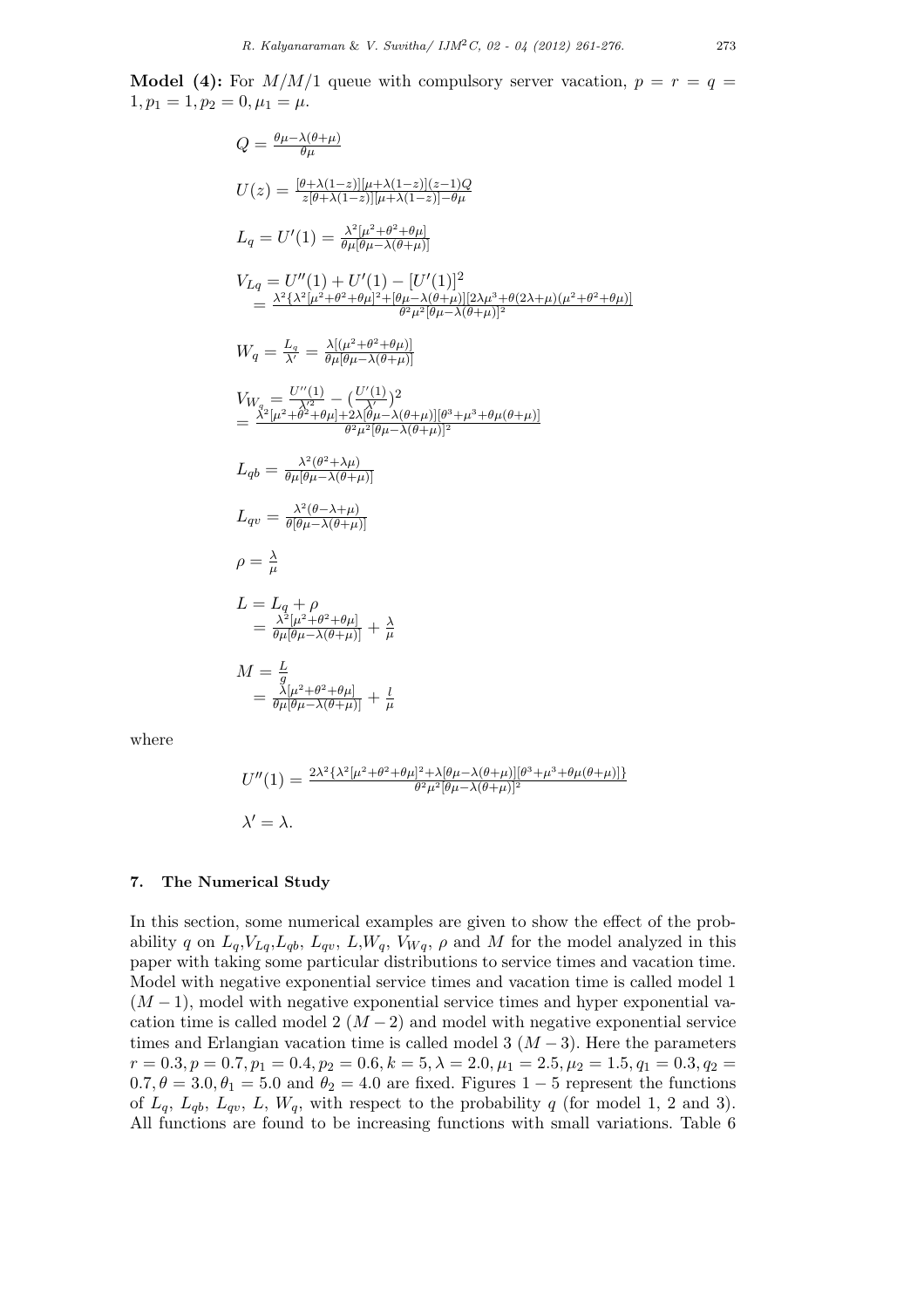presents the variance values of  $L_q$  and  $W_q$  with respect to probability  $q$  (for model 1, 2 and 3). Table 7 presents the values of  $\rho$  and M with respect to probability q (for model 1, 2 and 3). The table values shows that as q increases the variances also increase but after certain point the variation is too large. Where as in the case of  $\rho$  and  $M$  the variations are steadily increasing



Figure 1. q versus mean number of customers in the queue



Figure 2. *q* versus mean number of customers in the queue when the server is busy



Figure 3. *q* versus mean number of customers in the queue when the server is on vacation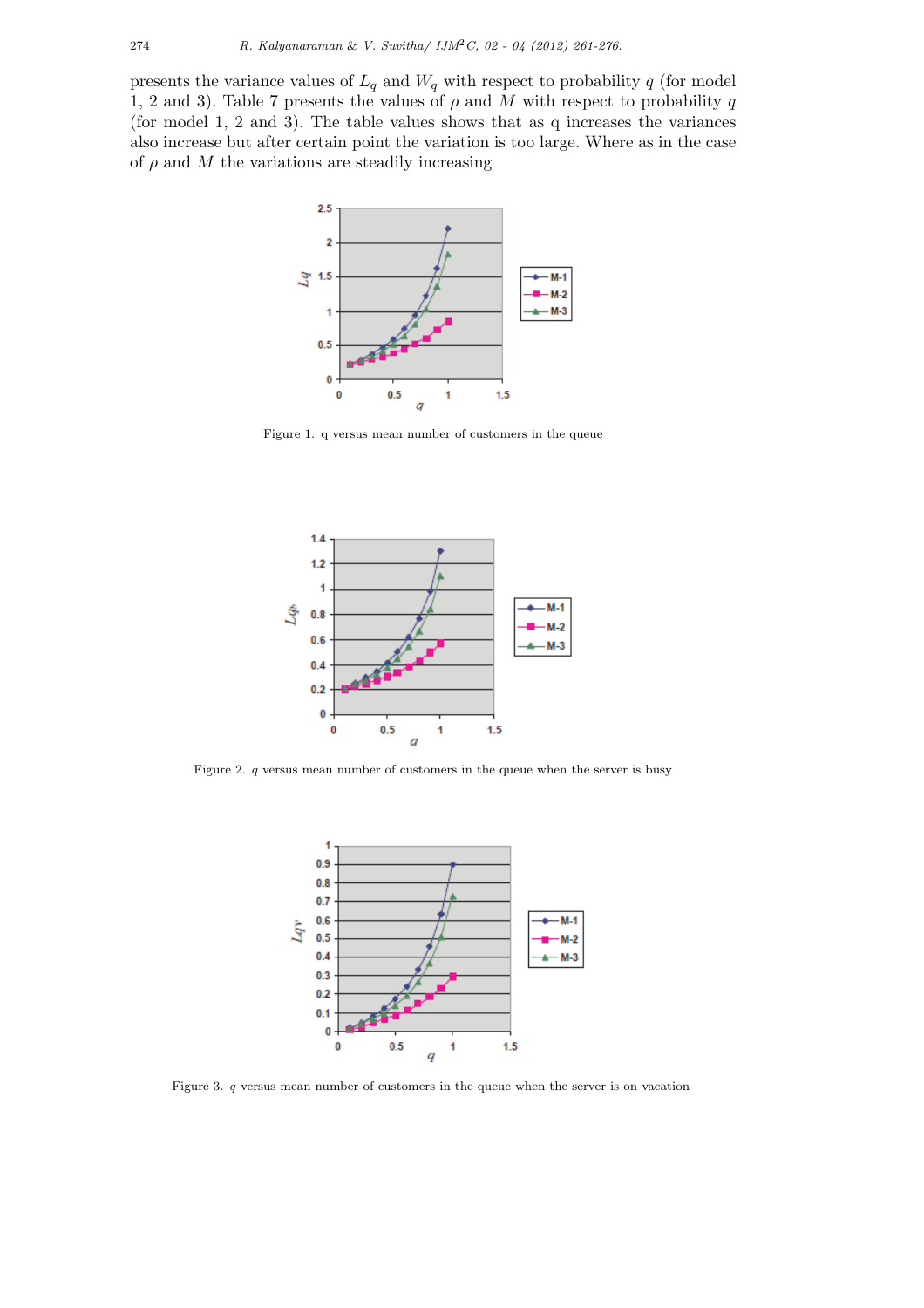

Figure 4. *q* versus mean number of customers in the system



Figure 5. *q* versus expected waiting time in the queue

| q   | $M-1$   | $V_{Lq}$<br>$M-2$ | $M-3$  | $V_{Wq}$<br>$M-1$ | $M-2$  | $M-3$  |
|-----|---------|-------------------|--------|-------------------|--------|--------|
| 0.1 | 0.4852  | 0.4222            | 0.4483 | 0.6676            | 0.5657 | 0.5941 |
| 0.2 | 0.6679  | 0.5153            | 0.5819 | 0.9292            | 0.6919 | 0.7648 |
| 0.3 | 0.9076  | 0.6267            | 0.7553 | 1.2596            | 0.8395 | 0.9806 |
| 0.4 | 1.2278  | 0.7610            | 0.9847 | 1.6855            | 1.0135 | 1.2590 |
| 0.5 | 1.6655  | 0.9244            | 1.2954 | 2.2485            | 1.2208 | 1.6274 |
| 0.6 | 2.2812  | 1.1255            | 1.7285 | 3.0160            | 1.4707 | 2.1299 |
| 0.7 | 3.1792  | 1.3758            | 2.3549 | 4.1037            | 1.7759 | 2.8424 |
| 0.8 | 4.5530  | 1.6920            | 3.3053 | 5.7246            | 2.1545 | 3.9049 |
| 0.9 | 6.7945  | 2.0984            | 4.8433 | 8.3086            | 2.6328 | 5.5990 |
| 1.0 | 10.8025 | 2.6315            | 7.5717 | 12.8364           | 3.2503 | 8.5682 |

Table 1. Variance of the number customers in the queue, variance of the waiting time in the queue of  $M-1$ ,  $M-2$  and  $M-3$ 

## **8. Conclusion**

In this paper we considered a single server queue with Bernoulli vacation. The customers are admitted to queue using a Bernoulli process and the single server provides two type of services. Using supplementary variable technique the probability generating functions of number of customers in the queue at different server states are obtained. Some performance measures are calculated from the probability generating functions. Further we performed numerical analysis by assuming particular values to the parameters.